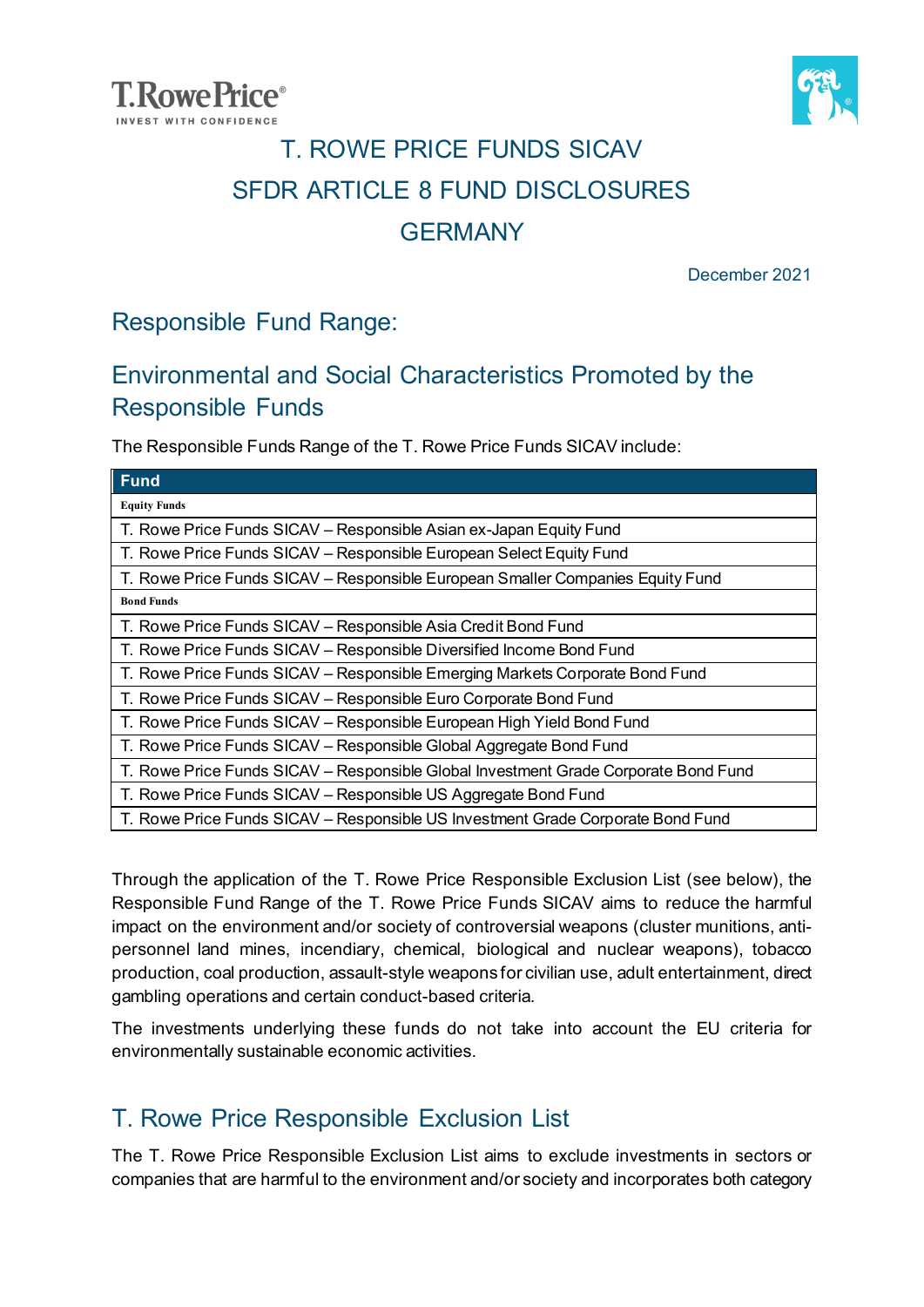and conduct-based exclusions. The nature of categories chosen to be excluded may change over time as market demands and trends evolve.

| Controversial<br>Weapons | Companies that have direct exposure to anti-personnel land mines,<br>cluster munitions, incendiary weapons, biological weapons, chemical<br>weapons and/or nuclear weapons; which is defined as either:<br>The company is developing, producing, maintaining, distributing,<br>1.<br>storing or providing another service for a cluster munition, anti-<br>personnel land mine, incendiary, biological, chemical and/or nuclear<br>weapon;<br>The company is developing, producing or providing another service<br>2 <sub>1</sub><br>for a component primarily developed for use in a cluster munition,<br>anti-personnel land mine, incendiary, biological, chemical and/or<br>nuclear weapon;<br>3.<br>The company is developing, producing or providing another service<br>specialized or customized for the deployment of a cluster munition,<br>anti-personnel land mine, incendiary, biological, chemical and/or<br>nuclear weapon; or<br>4. The company has an ownership stake of more than 50% in a |
|--------------------------|-------------------------------------------------------------------------------------------------------------------------------------------------------------------------------------------------------------------------------------------------------------------------------------------------------------------------------------------------------------------------------------------------------------------------------------------------------------------------------------------------------------------------------------------------------------------------------------------------------------------------------------------------------------------------------------------------------------------------------------------------------------------------------------------------------------------------------------------------------------------------------------------------------------------------------------------------------------------------------------------------------------|
|                          | company with direct exposure to cluster munitions, anti-personnel<br>land mines, incendiary, biological, chemical and/or nuclear weapons.                                                                                                                                                                                                                                                                                                                                                                                                                                                                                                                                                                                                                                                                                                                                                                                                                                                                   |
| Tobacco                  | Companies that have direct exposure to the manufacturing of tobacco<br>and/or key tobacco components.                                                                                                                                                                                                                                                                                                                                                                                                                                                                                                                                                                                                                                                                                                                                                                                                                                                                                                       |
| Coal                     | Companies that derive more than 5% of their revenues through the<br>production of thermal coal.                                                                                                                                                                                                                                                                                                                                                                                                                                                                                                                                                                                                                                                                                                                                                                                                                                                                                                             |
| Assault-style<br>Weapons | Companies that manufacture or retail semi-automatics or "assault-style"<br>weapons.                                                                                                                                                                                                                                                                                                                                                                                                                                                                                                                                                                                                                                                                                                                                                                                                                                                                                                                         |
| Adult<br>Entertainment   | Companies that derive more than 5% of their revenues through the retail<br>or production of adult entertainment.                                                                                                                                                                                                                                                                                                                                                                                                                                                                                                                                                                                                                                                                                                                                                                                                                                                                                            |
| Gambling                 | Companies that derive more than 5% of their revenues from direct<br>gambling operations.                                                                                                                                                                                                                                                                                                                                                                                                                                                                                                                                                                                                                                                                                                                                                                                                                                                                                                                    |
| Conduct-<br>based        | Corporate or sovereign issuers that have been involved in an extreme<br>environmental, social, ethical or governance breach and where the<br>investment manager does not believe that they are taking adequate steps<br>to remediate the issue.                                                                                                                                                                                                                                                                                                                                                                                                                                                                                                                                                                                                                                                                                                                                                             |

The Board of Managers of T. Rowe Price (Luxembourg) Management. S.à r.l. has oversight of the exclusion list, but has delegated the responsibility for creation, analysis and maintenance of the exclusion list to the investment manager. Our ESG Committee has oversight over the implementation of the exclusion list, which is conducted by the specialists in environmental, social and governance issues.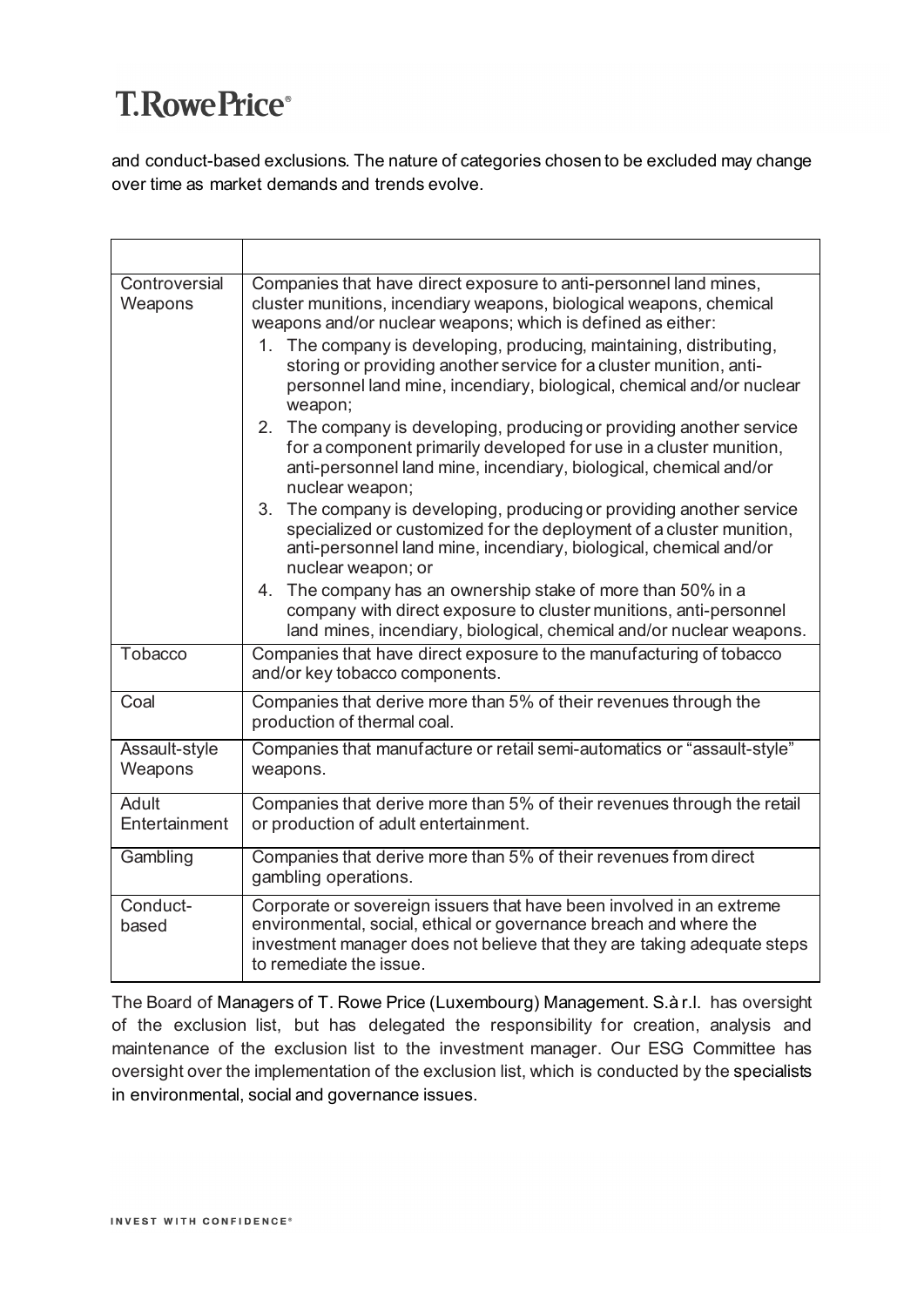Considerations taken into account in determining the content of the exclusion list, include the conclusions of external research providers, engagements with the companies, the direct, indirect or ongoing nature of a company's involvement in a specific category or incident and evidence of exclusion by other investors. In conducting its analysis, the investment manager relies on a variety of sources for information about issuers, including:

- **Sustainalytics**
- **MSCIESG research**
- Company reports
- Research by non-governmental organizations (NGOs)
- T. Rowe Price's global team of equity and fixed income analysts
- **UN Convention on Cluster Munitions data**
- UN Anti-Personnel Mine Ban Convention
- **Government reports**
- **UN Global Compact Principles**
- OECD Guidelines for Multinational Enterprises
- **UN Guiding Principles on Business and Human Rights**

Companies are added to our conduct-based exclusion list when they have an extreme environmental, social, governance or ethical breach and we do not believe they are taking adequate steps to remediate the issue. There is an element of subjectivity in determining whether a particular conduct issue meets the 'extreme' threshold and this will be based on a variety of factors including but not limited to: type of conduct issue, industry/sector, length of time the issue has subsisted, and the company's receptiveness to engagement on the issue.

T. Rowe Price (Luxembourg) Management S.à r.l. periodically reviews the T. Rowe Price Responsible Exclusion List, together with the sources and methodologies utilised by the investment manager in the compilation of the list of securities for exclusion.

More information and the investment manager's ESG policy can be found on [https://www.troweprice.com/corporate/en/what-we-do/investing-approach/esg-investment](https://www.troweprice.com/corporate/en/what-we-do/investing-approach/esg-investment-policy.html)[policy.html.](https://www.troweprice.com/corporate/en/what-we-do/investing-approach/esg-investment-policy.html)

#### Assessing, Measuring and Monitoring the Environmental and Social Characteristics

Responsibility for maintenance of the exclusion list lies with the investment manager's ESG specialists who review and update the T. Rowe Price Responsible Exclusion List as necessary. Restrictions are automated within our internal investment compliance system and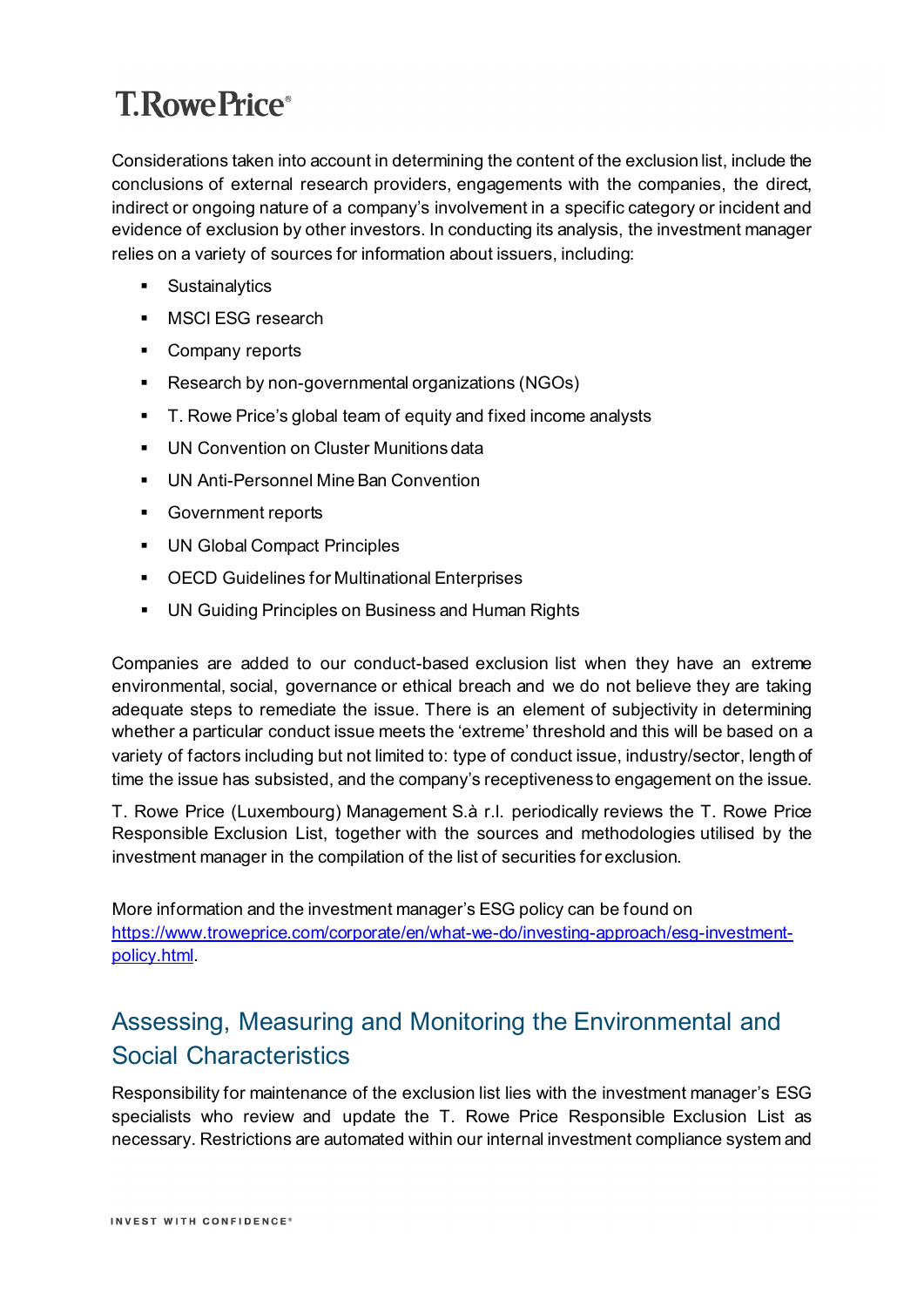monitored by our Investment Compliance team on a pre-trade, post-trade and portfolio basis. Any compliance breaches identified are appropriately escalated.

The following sustainability indicators are used to monitor and assess the extent to which the fund attains the environmental and social characteristics that it promotes.

- 0% holdings in companies involved in the production of controversial weapons (cluster munitions, anti-personnel land mines, incendiary, chemical, biological and nuclear weapons).
- 0% holdings in companies involved in the production or retail of assault-style weapons for civilian use.
- 0% holdings in companies whose main business activities involve the production of tobacco.
- 0% holdings in companies that generate >5% of revenues from adult entertainment.
- 0% holdings in companies that generate >5% of revenues from the production of coal.
- 0% holdings in companies that generate >5% of revenues from direct gambling operations.
- 0% holdings in corporate and sovereign issuers that have been involved in an extreme environmental, social, ethical or governance breach and, in the opinion of the investment manager, are not taking adequate steps to remediate the issue.

The use of derivatives aims to be consistent with the fund objectives and the environmental and social characteristics. However, there may be circumstances where a fund has some limited, indirect, exposure to a company involved in the excluded categories. Examples of these circumstances could include an investment in an instrument that gives exposure to an index, or an investment in a fund managed by an unaffiliated investment manager.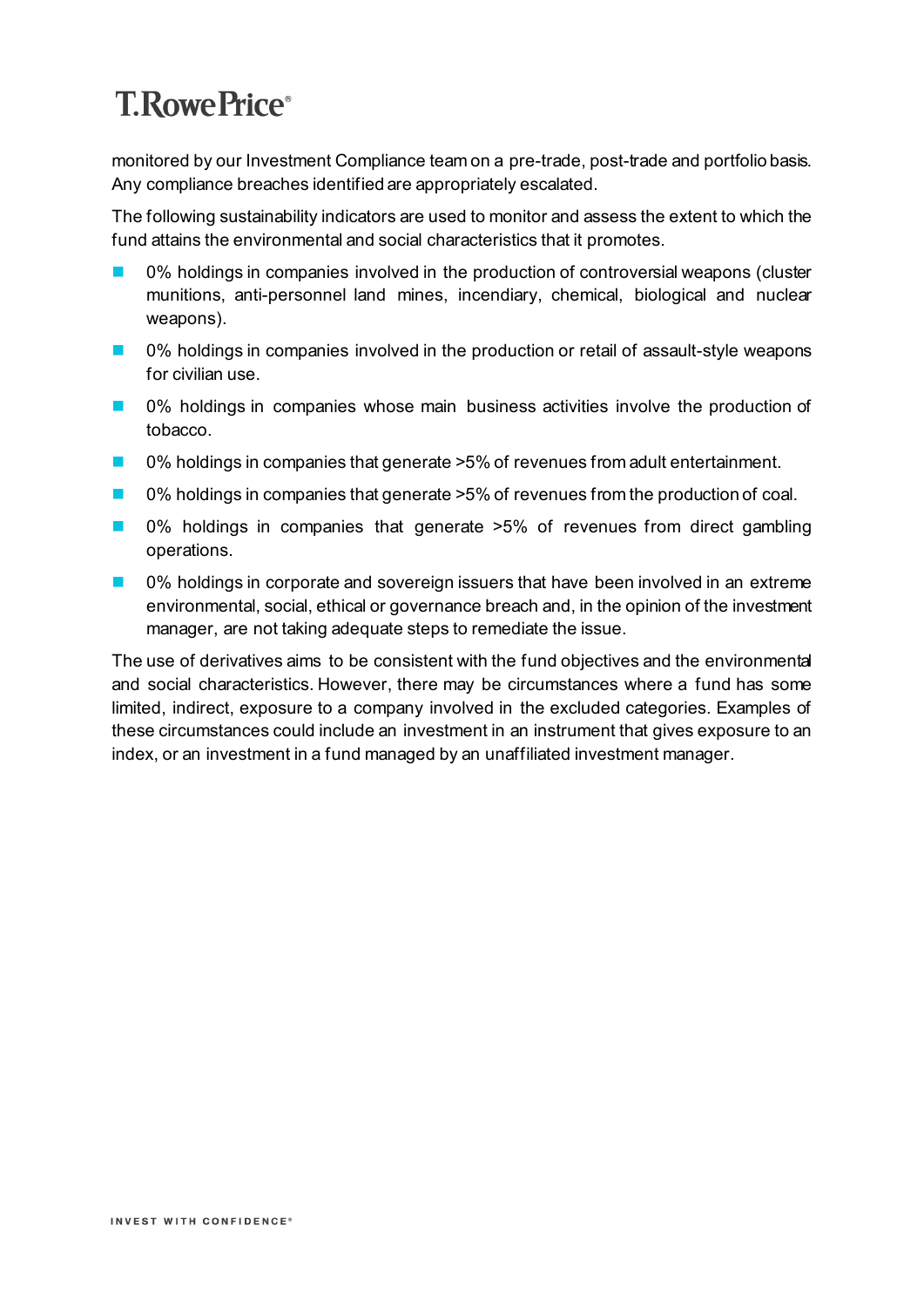### Benchmark

| <b>Fund</b>                                                                              | <b>Primary Comparator Benchmark</b>                                                                                     |
|------------------------------------------------------------------------------------------|-------------------------------------------------------------------------------------------------------------------------|
| Equity Funds:                                                                            |                                                                                                                         |
| T. Rowe Price Funds SICAV - Responsible Asian ex-<br>Japan Equity Fund                   | MSCI All Country Asia Ex-Japan Net Index                                                                                |
| T. Rowe Price Funds SICAV - Responsible European<br><b>Select Equity Fund</b>            | <b>MSCI</b> Europe Net Index                                                                                            |
| T. Rowe Price Funds SICAV - Responsible European<br><b>Smaller Companies Equity Fund</b> | MSCI Europe Small Cap Net Index                                                                                         |
| Bond Funds:                                                                              |                                                                                                                         |
| T. Rowe Price Funds SICAV - Responsible Asia Credit<br><b>Bond Fund</b>                  | J.P. Morgan Asia Credit Index Diversified                                                                               |
| T. Rowe Price Funds SICAV - Responsible Diversified<br>Income Bond Fund                  | Bloomberg Global Aggregate Bond USD Hedged<br>Index                                                                     |
| T. Rowe Price Funds SICAV - Responsible Emerging<br>Markets Corporate Bond Fund          | J.P. Morgan CEMBI Broad Diversified                                                                                     |
| T. Rowe Price Funds SICAV - Responsible Euro<br>Corporate Bond Fund                      | Bloomberg Euro-Aggregate: Corporates Bond Index<br><b>EUR</b>                                                           |
| T. Rowe Price Funds SICAV - Responsible European<br><b>High Yield Bond Fund</b>          | ICE BofA Merrill Lynch European Currency High<br>Yield Constrained excl. Subordinated Financials<br>Index Hedged to EUR |
| T. Rowe Price Funds SICAV - Responsible Global<br><b>Aggregate Bond Fund</b>             | Bloomberg Global Aggregate Bond Index                                                                                   |
| T. Rowe Price Funds SICAV - Responsible Global<br>Investment Grade Corporate Bond Fund   | Bloomberg Global Aggregate - Corporate Bond<br>Index Hedged to USD                                                      |
| T. Rowe Price Funds SICAV - Responsible US<br>Aggregate Bond Fund                        | Bloomberg U.S. Aggregate Bond Index                                                                                     |
| T. Rowe Price Funds SICAV - Responsible US<br>Investment Grade Corporate Bond Fund       | Bloomberg US Corporate Investment Grade Bond<br>Index                                                                   |

#### Environmental, Social & Governance ("ESG") and Sustainability ("SU") Risks

Due to the variety of ways to integrate ESG and SU criteria, as well as the lack of available, reliable and/or historical data on which to evaluate these criteria, the assessment of ESG and SU factors as part of the investment process may not be applied uniformly across funds or strategies. As a result, there may be differences in performance compared to similar funds which apply ESG and SU criteria due to the different approach taken by the investment manager of the funds, as well as compared to similar funds which do not apply ESG and SU criteria. The risks linked to the application of ESG and SU criteria may also vary over time as the framework continues to evolve.

Due to environmental changes, shifting societal views, and an evolving regulatory landscape related to sustainability issues, the earnings and/or profitability of companies that a fund invests in may be impacted.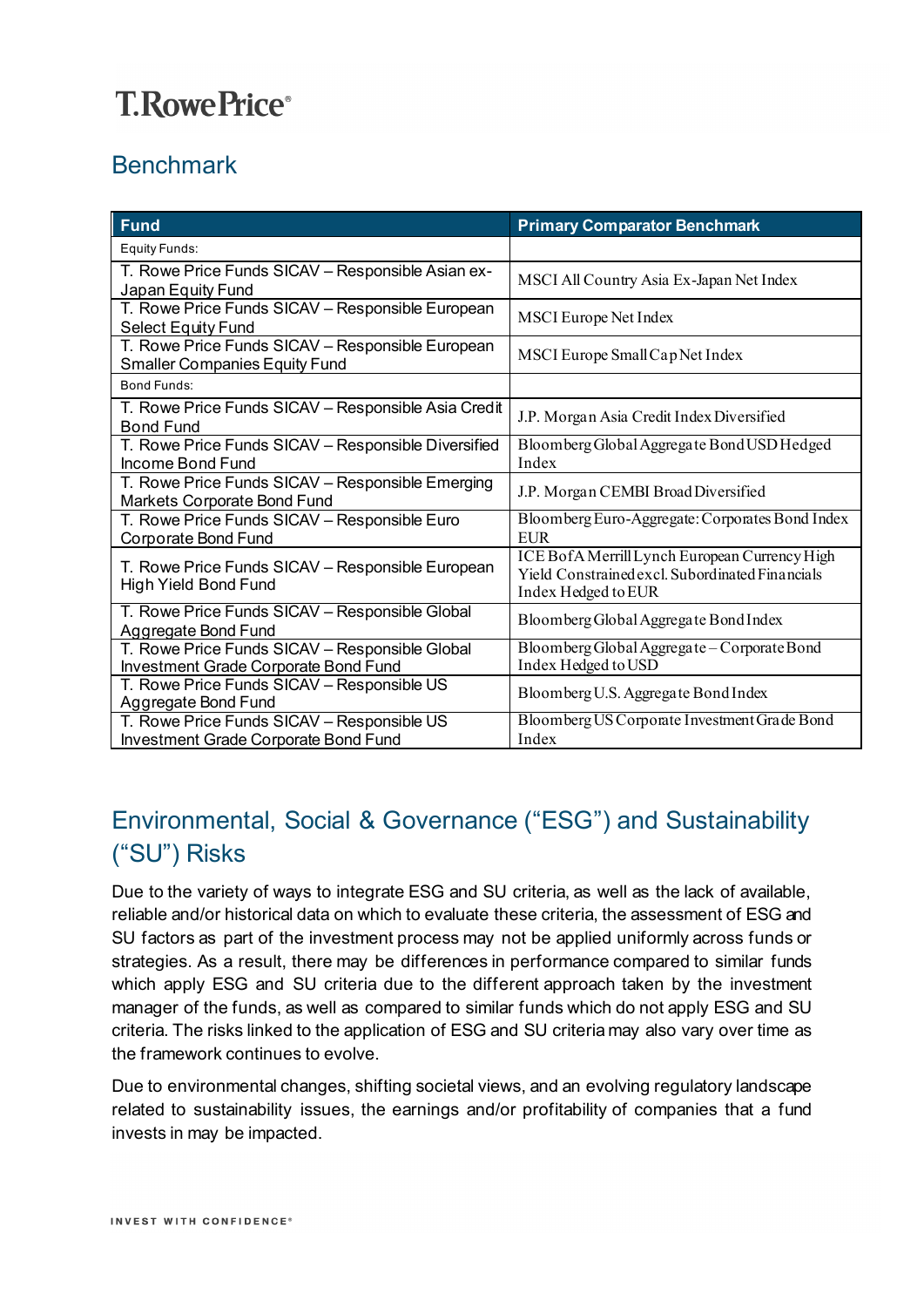ESG or SU event(s) or condition(s) may occur, which could have a material negative impact on the value of an investment and performance of the funds. The exposure that each fund is likely to have to ESG and SU risks is regularly assessed and disclosed in the 'Environmental, Social and Governance (ESG) Investment Policy' section of the prospectus.

### Environmental, Social and Governance (ESG) Investment **Policy**

The investment manager uses fundamental analysis as the foundation of its investment decisions. Through its bottom-up approach, the investment manager endeavours to understand the long-term sustainability of a company's business model, and the factors that could cause it to change. The investment manager believes that environmental, social and governance issues can influence investment risk and return and, therefore, incorporates ESG risk considerations into its fundamental investment analysis.

#### Sustainability Risks

The investment manager and the sub-investment managers, as appropriate, consider sustainability risks through the implementation of its proprietary Responsible Investing Indicator Model (or RIIM). RIIM utilises a selection of environmental, social and governance/ethical data points to construct a distinct responsible investing (RI) profile of each issuing entity, flagging any elevated RI risks or positive RI characteristics. This process helps the investment manager or sub-investment manager determine which ESG factors may materially impact the value of an investment. These sustainability risks and the ESG factors in general are incorporated into the investment process alongside financials, valuation, macroeconomics and other factors, and are components of the investment decision.

As derivatives are not assessed through RIIM, the investment manager or sub-investment manager makes a qualitative judgment as to whether they have any impact on the sustainability risk of the funds.

The tables below set out 1) the selection of environmental, social and governance/ethicaldata points considered, where available, within the individual ESG and SU criteria and 2) the exposure level that a fund is likely to have to each criteria.

| <b>ESG and SU criteria</b> | <b>Applicable to Sovereign Investments</b>                 | <b>Applicable to Corporate Investments</b> |  |  |
|----------------------------|------------------------------------------------------------|--------------------------------------------|--|--|
| Environmental              | Carbon intensity of energy<br>Policy for energy transition | Supply chain<br>Raw materials              |  |  |
|                            | Pollution                                                  | Energy and emissions                       |  |  |

#### 1) ESG and SU criteria and their underlying data points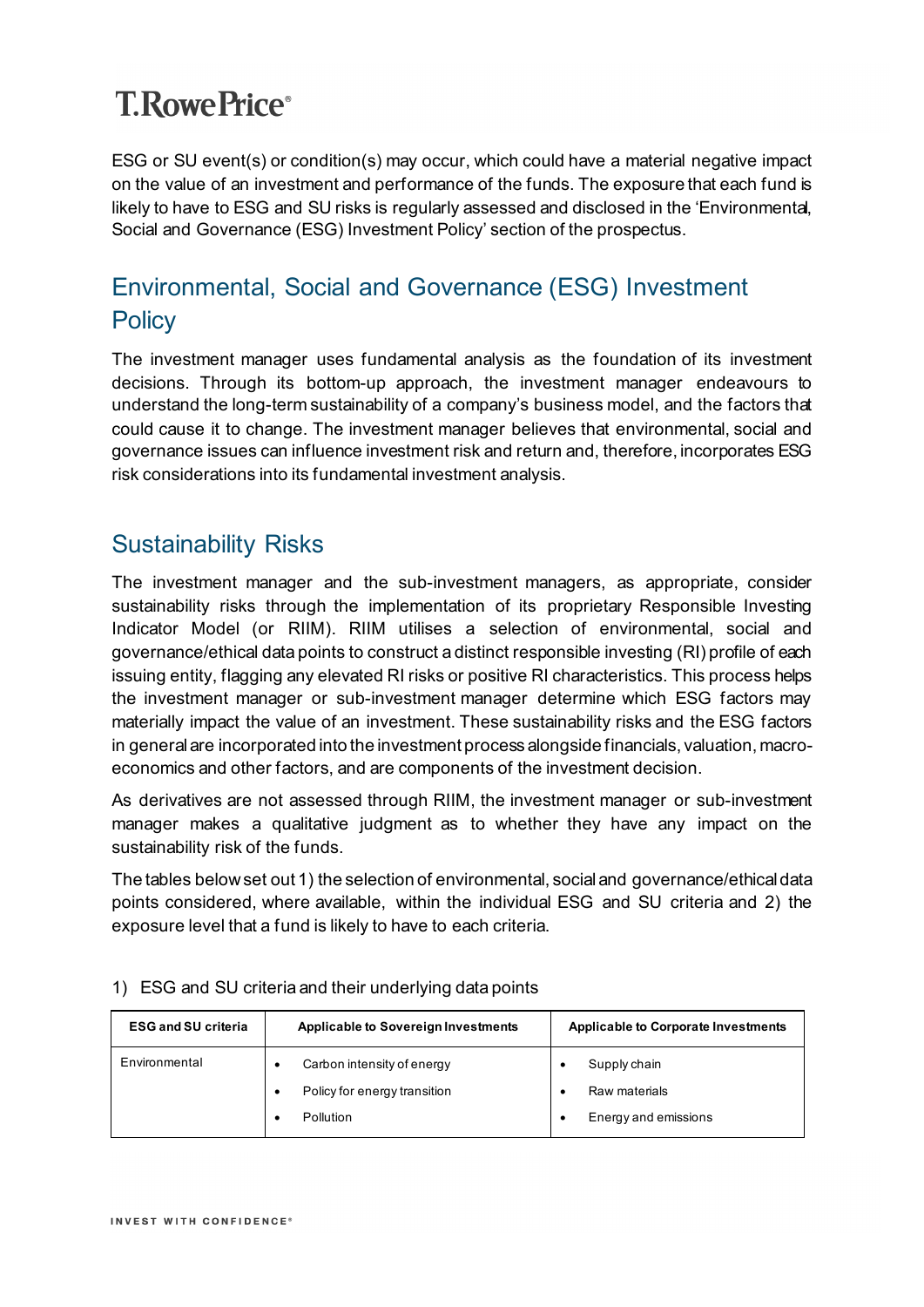| <b>ESG and SU criteria</b> | <b>Applicable to Sovereign Investments</b>                | <b>Applicable to Corporate Investments</b>             |  |  |
|----------------------------|-----------------------------------------------------------|--------------------------------------------------------|--|--|
|                            | Baseline water stress<br>$\bullet$                        | Land use<br>$\bullet$                                  |  |  |
|                            | Population density<br>٠                                   | Wateruse<br>$\bullet$                                  |  |  |
|                            | Sea level rise<br>٠                                       | Waste<br>٠                                             |  |  |
|                            | Extreme weather<br>٠                                      | General operations<br>٠                                |  |  |
|                            | Ocean health<br>$\bullet$                                 | Product sustainability<br>$\bullet$                    |  |  |
|                            | <b>Biodiversity protection</b><br>$\bullet$               | Products and services environmental<br>$\bullet$       |  |  |
|                            | Forest cover<br>$\bullet$                                 | incidents                                              |  |  |
|                            | Ecosystem vitality (including deforestation)<br>$\bullet$ |                                                        |  |  |
|                            | Agriculture<br>$\bullet$                                  |                                                        |  |  |
|                            | Tourism revenue<br>٠                                      |                                                        |  |  |
|                            | Natural resource rents<br>٠                               |                                                        |  |  |
|                            | Resource depletion<br>٠                                   |                                                        |  |  |
|                            | Carbon cost<br>$\bullet$                                  |                                                        |  |  |
| Social                     | Population growth<br>٠                                    | Supply chain (social)<br>$\bullet$                     |  |  |
|                            | Labour force<br>$\bullet$                                 | Employee safety and treatment<br>$\bullet$             |  |  |
|                            | Population health<br>$\bullet$                            | Evidence of meritocracy<br>$\bullet$                   |  |  |
|                            | Health infrastructure<br>$\bullet$                        | Society and community relations<br>$\bullet$           |  |  |
|                            | Safety<br>٠                                               | Product sustainability<br>$\bullet$                    |  |  |
|                            | Unemployment<br>$\bullet$                                 | Product impact on human health and<br>$\bullet$        |  |  |
|                            | Education<br>٠                                            | society                                                |  |  |
|                            | Employment opportunities<br>٠                             | Product quality and customer<br>$\bullet$<br>incidents |  |  |
|                            | Development<br>$\bullet$                                  |                                                        |  |  |
|                            | Services<br>٠                                             |                                                        |  |  |
|                            | Income equality                                           |                                                        |  |  |
|                            | Poverty                                                   |                                                        |  |  |
|                            | Genderequality<br>$\bullet$                               |                                                        |  |  |
| Governance / Ethics        | Voice and accountability<br>$\bullet$                     | <b>Business ethics</b><br>$\bullet$                    |  |  |
|                            | Political stability<br>$\bullet$                          | Bribery and corruption<br>$\bullet$                    |  |  |
|                            | Government effectiveness<br>$\bullet$                     | Lobbying and public policy<br>$\bullet$                |  |  |
|                            | Regulatory quality<br>$\bullet$                           | Accounting and taxation<br>$\bullet$                   |  |  |
|                            | Rule of law<br>٠                                          | Board and management conduct<br>$\bullet$              |  |  |
|                            | Control of corruption                                     | ESG accountability<br>$\bullet$                        |  |  |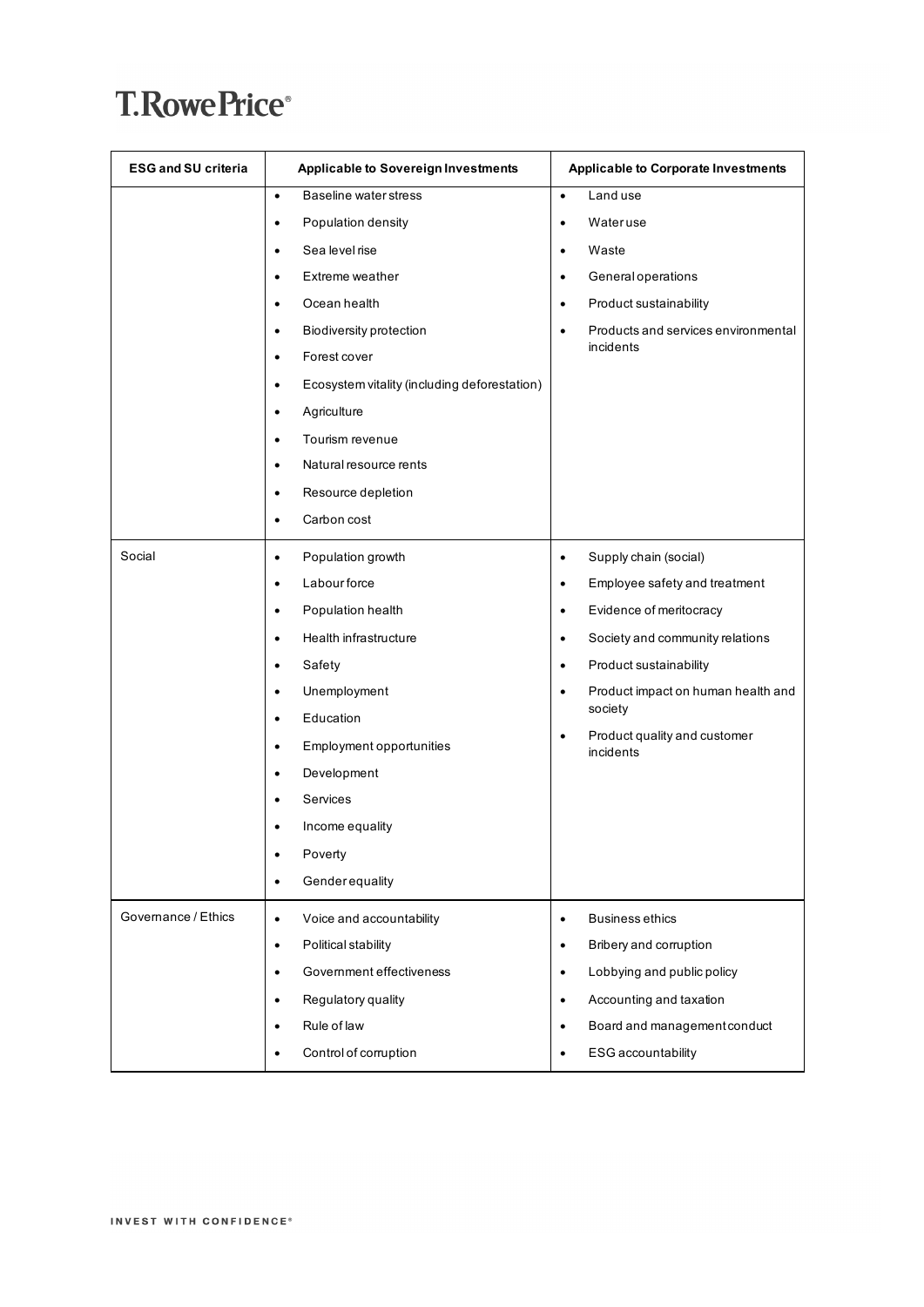#### 2) Fund exposure levels to each criteria.

The lower a fund's exposure level to each criteria, the less likely it is to experience a material negative impact on its returns as a consequence of the materialisation of an ESG or SU risk.

|                                                                                          | Environmental | Social | Governance<br>/ Ethics |
|------------------------------------------------------------------------------------------|---------------|--------|------------------------|
| <b>Equity Funds</b>                                                                      |               |        |                        |
| T. Rowe Price Funds SICAV - Responsible Asian ex-Japan Equity Fund                       | Low           | Low    | Low                    |
| T. Rowe Price Funds SICAV - Responsible European Select Equity Fund                      | Low           | Low    | Low                    |
| T. Rowe Price Funds SICAV - Responsible European Smaller Companies<br><b>Equity Fund</b> | Low           | Low    | Low                    |
| <b>Bond Funds</b>                                                                        |               |        |                        |
| T. Rowe Price Funds SICAV - Responsible Asia Credit Bond Fund                            | Low           | Low    | Low                    |
| T. Rowe Price Funds SICAV - Responsible Diversified Income Bond Fund                     | Low           | Low    | Low                    |
| T. Rowe Price Funds SICAV - Responsible Emerging Markets Corporate<br><b>Bond Fund</b>   | Low           | Low    | Low                    |
| T. Rowe Price Funds SICAV - Responsible Euro Corporate Bond Fund                         | Low           | Low    | Low                    |
| T. Rowe Price Funds SICAV - Responsible European High Yield Bond<br>Fund                 | Low           | Low    | Low                    |
| T. Rowe Price Funds SICAV - Responsible Global Aggregate Bond Fund                       | Low           | Low    | Low                    |
| T. Rowe Price Funds SICAV - Responsible Global Investment Grade<br>Corporate Bond Fund   | Low           | Low    | Low                    |
| T. Rowe Price Funds SICAV - Responsible US Aggregate Bond Fund                           | Low           | Low    | Low                    |
| T. Rowe Price Funds SICAV - Responsible US Investment Grade<br>Corporate Bond Fund       | Low           | Low    | Low                    |

There may be circumstances where a fund has indirect exposure to the ESG criteria. Examples of these circumstances could include an investment in an instrument that gives exposure to an index, or an investment in a fund managed by an unaffiliated investment manager. In such cases, this potential level of additional exposure would not be reflected in the table above.